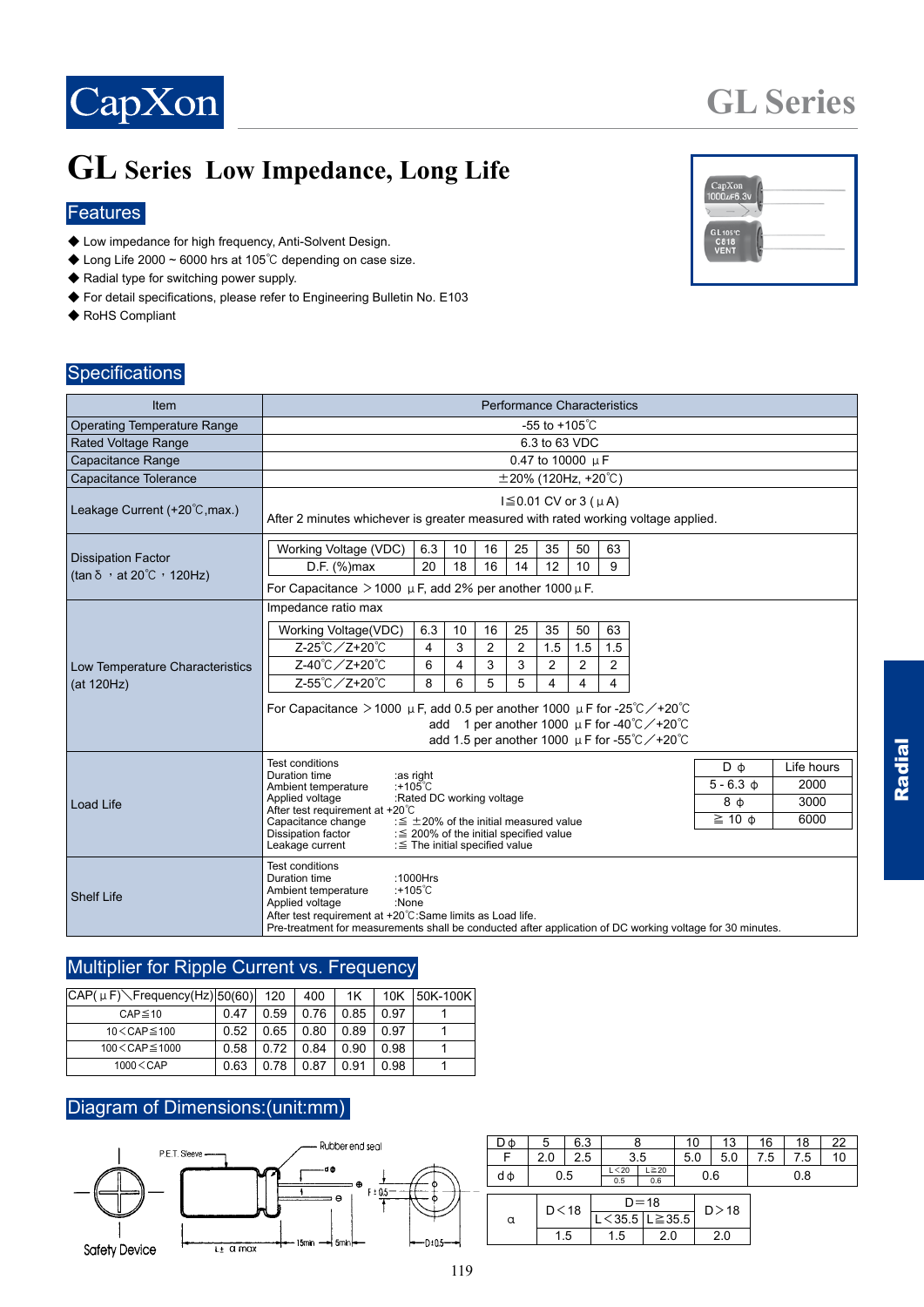

### Case Size

|                 |                      |                    |           |             |                  |           |                      |                  | $\Phi$ DxL(mm) |  |
|-----------------|----------------------|--------------------|-----------|-------------|------------------|-----------|----------------------|------------------|----------------|--|
| <b>WV</b>       | 6.3                  |                    |           |             | 10               |           | 16                   |                  |                |  |
| Cap(µF)         | <b>Size</b>          | Ripple             | Impedance | <b>Size</b> | <b>Ripple</b>    | Impedance | <b>Size</b>          | Ripple           | Impedance      |  |
| 10              |                      |                    |           |             |                  |           | 5x11                 | 37               | 4.00           |  |
| 15              |                      |                    |           |             |                  |           | 5x11                 | 60               | 3.52           |  |
| $\overline{22}$ |                      |                    |           | 5x11        | 56               | 2.60      | 5x11                 | 70               | 2.00           |  |
| 27              |                      |                    |           | 5x11        | 57               | 2.40      | 5x11                 | 110              | 1.60           |  |
| 33              |                      |                    |           | 5x11        | 58               | 2.20      | 5x11                 | 130              | 1.26           |  |
| 39              |                      |                    |           | 5x11        | 95               | 1.85      | 5x11                 | 150              | 0.87           |  |
| 47              |                      |                    |           | 5x11        | 120              | 1.20      | 5x11                 | 190              | 0.52           |  |
| 56              |                      |                    |           | 5x11        | 130              | 1.05      | 5x11                 | 205              | 0.49           |  |
| 68              |                      |                    |           | 5x11        | 145              | 0.89      | 5x11                 | 210              | 0.45           |  |
| 82              |                      |                    |           | 5x11        | 170              | 0.75      | 6.3x11               | 250              | 0.37           |  |
| 100             | 5x11                 | 185                | 0.95      | 5x11        | 205              | 0.48      | 6.3x11               | 260              | 0.31           |  |
| 120             | 5x11                 | 190                | 0.90      | 5x11        | 230              | 0.44      | 6.3x11               | 290              | 0.29           |  |
| 150             | 6.3x11               | 210                | 0.75      | 6.3x11      | 270              | 0.37      | 6.3x11               | $\overline{300}$ | 0.26           |  |
| 180             | 6.3x11               | 240                | 0.70      | 6.3x11      | 290              | 0.35      | 6.3x15               | 370              | 0.23           |  |
|                 |                      |                    |           |             |                  |           | 8x11.5               | 368              | 0.24           |  |
| 220             | 6.3x11               | 300                | 0.55      | 6.3x11      | 330              | 0.28      | 6.3x15               | 470              | 0.20           |  |
| 270             |                      |                    |           |             |                  |           | 8x11.5               | 455              | 0.21           |  |
|                 | 6.3x11               | 310                | 0.49      | 6.3x15      | 370              | 0.25      | 8x11.5               | 490              | 0.17           |  |
|                 |                      |                    |           | 8x11.5      | 390              | 0.21      |                      |                  |                |  |
| 330             | 6.3x15               | 320                | 0.34      | 6.3x15      | 445              | 0.15      | 8x11.5               | 550              | 0.12           |  |
|                 | 8x11.5               | 390                | 0.30      | 8x11.5      | 430              | 0.16      |                      |                  |                |  |
| 470             | 6.3x15               | 435                | 0.25      | 8x11.5      | 555              | 0.115     | 8x16                 | 745              | 0.092          |  |
|                 | 8x11.5               | 430                | 0.22      |             |                  |           | $\overline{10x12.5}$ | $\overline{722}$ | 0.095          |  |
| 560             | 8x11.5               | 480                | 0.20      | 8x11.5      | 620              | 0.095     | 10x12.5              | 780              | 0.082          |  |
| 680             | 8x11.5               | 510                | 0.18      | 8x16        | 630              | 0.090     | 10x16                | 920              | 0.074          |  |
| 820             | 8x16                 | 620                | 0.14      | 8x20        | 870              | 0.084     | 10x16                | 1020             | 0.067          |  |
| 1000            | 8x16                 | 710                | 0.10      | 8x20        | 1040             | 0.070     | 10x20                | 1180             | 0.050          |  |
|                 | $\overline{10x12.5}$ | 625                | 0.12      | 10x16       | $\frac{1010}{ }$ | 0.072     |                      |                  |                |  |
| 1200            | 10x16                | 810                | 0.095     | 10x16       | 1130             | 0.062     | 10x25                | 1370             | 0.047          |  |
| 1500            | 10x16                | $\frac{1050}{100}$ | 0.074     | 10x20       | 1270             | 0.056     | 10x25                | 1470             | 0.041          |  |
| 1800            | 10x20                | 1200               | 0.065     | 10x25       | 1430             | 0.045     | 13x20                | 1630             | 0.038          |  |
|                 |                      |                    |           | 13x20       | 1450             | 0.048     |                      |                  |                |  |
| 2200            | 10x20                | 1300               | 0.060     | 13x20       | 1690             | 0.040     | 13x20                | 1800             | 0.035          |  |
|                 | 10x25                | 1400               | 0.057     |             |                  |           | 13x25                | 1950             | 0.033          |  |
| 2700            | 10x25                | 1400               | 0.055     | 13x20       | 1800             | 0.033     | 13x25                | 2050             | 0.031          |  |
|                 | 13x20                | 1410               | 0.052     |             |                  |           |                      |                  |                |  |
| 3300            | 13x20                | 1500               | 0.048     | 13x25       | 1980             | 0.029     | 13x30                | 2410             | 0.025          |  |
|                 |                      |                    |           |             |                  |           | 16x25                | 2340             | 0.028          |  |
| 4700            | 13x25                | 1800               | 0.032     | 13x30       | 2300             | 0.025     | 16x31.5              | 2650             | 0.022          |  |
|                 | 13x30                | 1950               | 0.025     | 16x25       | 2100             | 0.029     | 18x25                | 2570             | 0.024          |  |
| 6800            | 13x30                | 2020               | 0.024     | 16x31.5     | 2340             | 0.023     | 18x31.5              | 2700             | 0.020          |  |
|                 | 16x25                | 2230               | 0.021     |             |                  |           |                      |                  |                |  |
| 8200            | 16x31.5              | 2530               | 0.020     | 16x35.5     | 2580             | 0.019     | 18x35.5              | 2830             | 0.018          |  |
| 10000           | 16x35.5              | 2740               | 0.019     | 18x31.5     | 2770             | 0.017     | 18x41                | 3300             | 0.015          |  |

Ripple Current ( mA, rms ) at 105℃ 100KHz Max Impedance (Ω) at 20℃ 100KHz